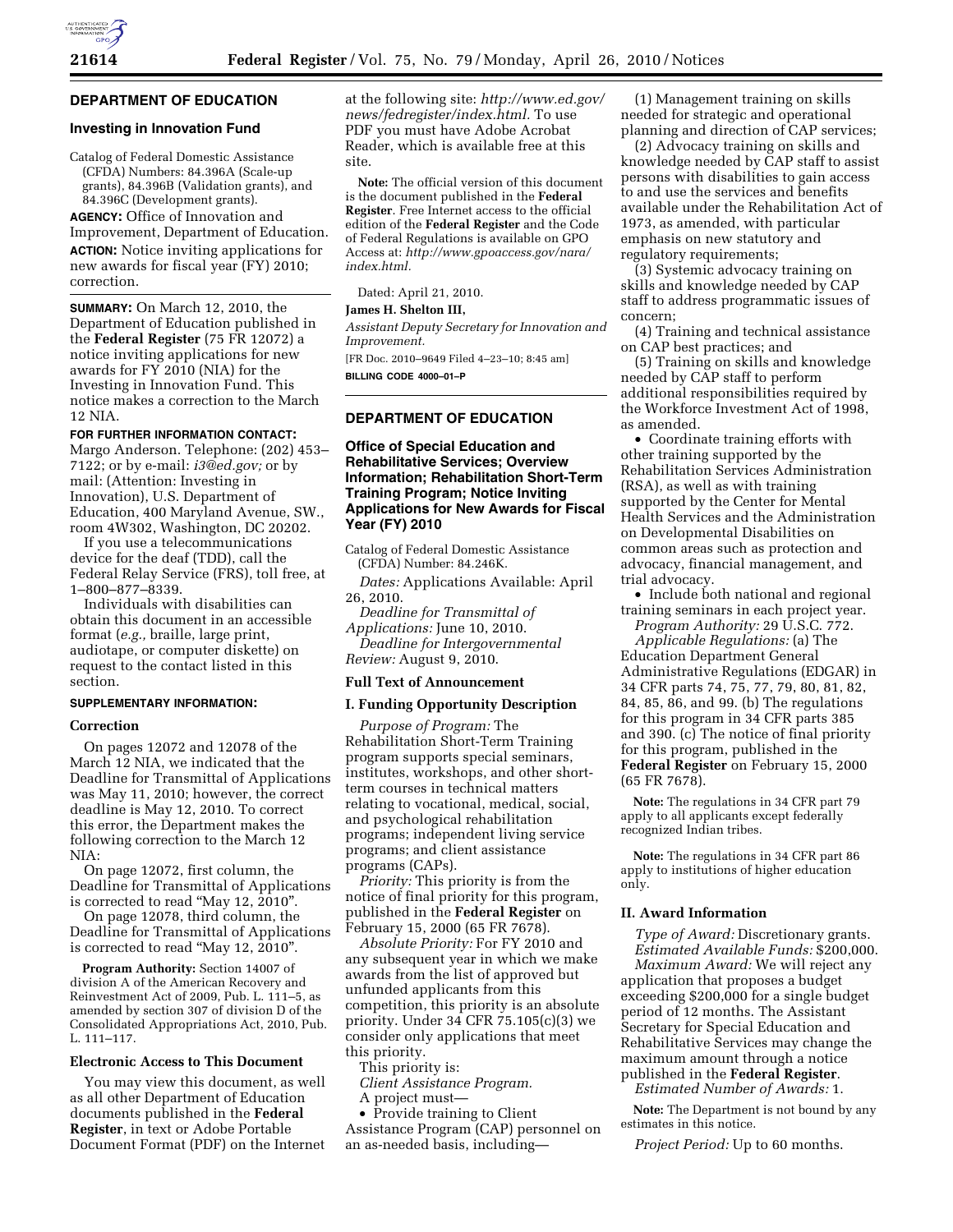#### **III. Eligibility Information**

1. *Eligible Applicants:* States and public or nonprofit agencies and organizations, including Indian tribes and institutions of higher education.

2. *Cost Sharing or Matching:* Cost sharing of at least 10 percent of the total cost of the project is required of grantees under the Rehabilitation Short-Term Training program (34 CFR 390.40).

**Note:** Under 34 CFR 75.562(c), an indirect cost reimbursement on a training grant is limited to the recipient's actual indirect costs, as determined by its negotiated indirect cost rate agreement, or eight percent of a modified total direct cost base, whichever amount is less. Indirect costs in excess of the eight percent limit may not be charged directly, used to satisfy matching or cost-sharing requirements, or charged to another Federal award.

## **IV. Application and Submission Information**

1. *Address to Request Application Package:* You can obtain an application package via the Internet or from the Education Publications Center (ED Pubs). To obtain a copy via the Internet, use the following address: *http:// www.ed.gov/fund/grant/apply/ grantapps/index.html.* To obtain a copy from ED Pubs, write, fax, or call the following: Ed Pubs, U.S. Department of Education, P.O. Box 22207, Alexandria, VA 22304. Telephone, (toll free): 1–877– 433–7827. FAX: (703) 605–6794. If you use a telecommunications device for the deaf (TDD), call, toll free: 1–877–576– 7734.

You can contact ED Pubs at its Web site, also: *http://www.EDPubs.gov* or at its e-mail address: *edpubs@inet.ed.gov.* 

If you request an application from ED Pubs, be sure to identify this program as follows: CFDA number 84.246K.

Individuals with disabilities can obtain a copy of the application package in an accessible format (*e.g.,* braille, large print, audiotape, or computer diskette) by contacting the person or team listed under *Accessible Format* in section VIII of this notice.

2. *Content and Form of Application Submission:* Requirements concerning the content of an application, together with the forms you must submit, are in the application package for this program.

Page Limit: The application narrative (Part III of the application) is where you, the applicant, address the selection criteria that reviewers use to evaluate your application. You must limit the application narrative [Part III] to the equivalent of no more than 45 pages, using the following standards:

• A "page" is 8.5" x 11", on one side only, with 1'' margins at the top, bottom, and both sides.

• Double space (no more than three lines per vertical inch) all text in the application narrative, including titles, headings, footnotes, quotations, references, and captions, as well as all text in charts, tables, figures, and graphs.

• Use a font that is either 12 point or larger or no smaller than 10 pitch (characters per inch).

• Use one of the following fonts: Times New Roman, Courier, Courier New, or Arial. An application submitted in any other font (including Times Roman or Arial Narrow) will not be accepted.

The page limit does not apply to Part I, the cover sheet; Part II, the budget section, including the narrative budget justification; Part IV, the assurances and certifications; or the one-page abstract, the resumes, the bibliography, or the letters of support. However, the page limit does apply to all of the application narrative section [Part III].

We will reject your application if you exceed the page limit; or if you apply other standards and exceed the equivalent of the page limit.

3. *Submission Dates and Times:*  Applications Available: April 26, 2010. Deadline for Transmittal of

Applications: June 10, 2010. Applications for grants under this

competition must be submitted electronically using the Electronic Grant Application System (e-Application) accessible through the Department's e-Grants site. For information (including dates and times) about how to submit your application electronically, or in paper format by mail or hand delivery if you qualify for an exception to the electronic submission requirement, please refer to section IV.6. *Other Submission Requirements* of this notice.

We do not consider an application that does not comply with the deadline requirements.

Individuals with disabilities who need an accommodation or auxiliary aid in connection with the application process should contact the person listed under *For Further Information Contact*  in section VII of this notice. If the Department provides an accommodation or auxiliary aid to an individual with a disability in connection with the application process, the individual's application remains subject to all other requirements and limitations in this notice.

Deadline for Intergovernmental Review: August 9, 2010.

4. *Intergovernmental Review:* This program is subject to Executive Order

12372 and the regulations in 34 CFR part 79. Information about Intergovernmental Review of Federal Programs under Executive Order 12372 is in the application package for this competition.

5. *Funding Restrictions:* We reference regulations outlining funding restrictions in the *Applicable Regulations* section of this notice.

6. *Other Submission Requirements:*  Applications for grants under this competition must be submitted electronically unless you qualify for an exception to this requirement in accordance with the instructions in this section.

a. *Electronic Submission of Applications.* 

Applications for grants under the Rehabilitation Short-Term Training program, CFDA number 84.246K, must be submitted electronically using e-Application, accessible through the Department's e-Grants Web site at: *http://e-grants.ed.gov.* 

We will reject your application if you submit it in paper format unless, as described elsewhere in this section, you qualify for one of the exceptions to the electronic submission requirement and submit, no later than two weeks before the application deadline date, a written statement to the Department that you qualify for one of these exceptions. Further information regarding calculation of the date that is two weeks before the application deadline date is provided later in this section under *Exception to Electronic Submission Requirement.* 

While completing your electronic application, you will be entering data online that will be saved into a database. You may not e-mail an electronic copy of a grant application to us.

Please note the following:

• You must complete the electronic submission of your grant application by 4:30:00 p.m., Washington, DC time, on the application deadline date. E– Application will not accept an application for this program after 4:30:00 p.m., Washington, DC time, on the application deadline date. Therefore, we strongly recommend that you do not wait until the application deadline date to begin the application process.

• The hours of operation of the e-Grants Web site are 6:00 a.m. Monday until 7:00 p.m. Wednesday; and 6:00 a.m. Thursday until 8:00 p.m. Sunday, Washington, DC time. Please note that, because of maintenance, the system is unavailable between 8:00 p.m. on Sundays and 6:00 a.m. on Mondays, and between 7:00 p.m. on Wednesdays and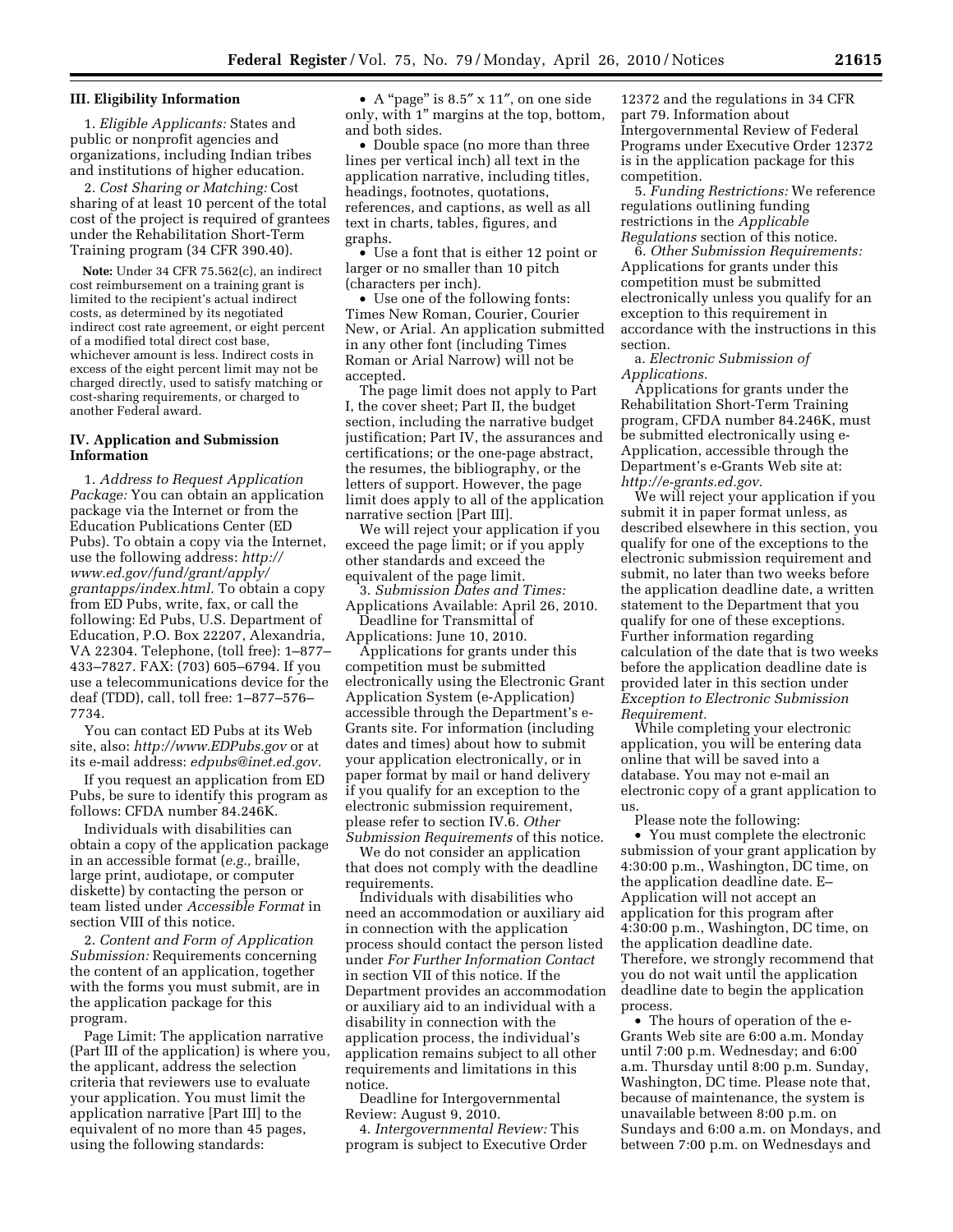6:00 a.m. on Thursdays, Washington, DC time. Any modifications to these hours are posted on the e-Grants Web site.

• You will not receive additional point value because you submit your application in electronic format, nor will we penalize you if you qualify for an exception to the electronic submission requirement, as described elsewhere in this section, and submit your application in paper format.

• You must submit all documents electronically, including all information you typically provide on the following forms: the Application for Federal Assistance (SF 424), the Department of Education Supplemental Information for SF 424, Budget Information—Non-Construction Programs (ED 524), and all necessary assurances and certifications. You must attach any narrative sections of your application as files in a .DOC (document), .RTF (rich text), or .PDF (Portable Document) format. If you upload a file type other than the three file types specified in this paragraph or submit a password protected file, we will not review that material.

• Your electronic application must comply with any page-limit requirements described in this notice.

• Prior to submitting your electronic application, you may wish to print a copy of it for your records.

• After you electronically submit your application, you will receive an automatic acknowledgement that will include a PR/Award number (an identifying number unique to your application).

• Within three working days after submitting your electronic application, fax a signed copy of the SF 424 to the Application Control Center after following these steps:

(1) Print SF 424 from e-Application. (2) The applicant's Authorizing

Representative must sign this form.

(3) Place the PR/Award number in the upper right hand corner of the hardcopy signature page of the SF 424.

(4) Fax the signed SF 424 to the Application Control Center at (202) 245–6272.

• We may request that you provide us original signatures on forms at a later date.

*Application Deadline Date Extension in Case of e-Application Unavailability:*  If you are prevented from electronically submitting your application on the application deadline date because e-Application is unavailable, we will grant you an extension of one business day to enable you to transmit your application electronically, by mail, or by hand delivery. We will grant this extension if—

(1) You are a registered user of e-Application and you have initiated an electronic application for this competition; and

(2) (a) E-Application is unavailable for 60 minutes or more between the hours of 8:30 a.m. and 3:30 p.m., Washington, DC time, on the application deadline date; or

(b) E-Application is unavailable for any period of time between 3:30 p.m. and 4:30:00 p.m., Washington, DC time, on the application deadline date.

We must acknowledge and confirm these periods of unavailability before granting you an extension. To request this extension or to confirm our acknowledgment of any system unavailability, you may contact either (1) the person listed elsewhere in this notice under *For Further Information Contact* (see VII. Agency Contact) or (2) the e-Grants help desk at 1–888–336– 8930. If e-Application is unavailable due to technical problems with the system and, therefore, the application deadline is extended, an e-mail will be sent to all registered users who have initiated an e-Application. Extensions referred to in this section apply only to the unavailability of e-Application.

*Exception to Electronic Submission Requirement:* You qualify for an exception to the electronic submission requirement, and may submit your application in paper format, if you are unable to submit an application through the e-Application system because––

• You do not have access to the Internet; or

• You do not have the capacity to upload large documents to e-Application; and

• No later than two weeks before the application deadline date (14 calendar days or, if the fourteenth calendar day before the application deadline date falls on a Federal holiday, the next business day following the Federal holiday), you mail or fax a written statement to the Department, explaining which of the two grounds for an exception prevent you from using the Internet to submit your application. If you mail your written statement to the Department, it must be postmarked no later than two weeks before the application deadline date. If you fax your written statement to the Department, we must receive the faxed statement no later than two weeks before the application deadline date.

Address and mail or fax your statement to: Traci DiMartini, U.S. Department of Education, 400 Maryland Avenue, SW., room 5027, Potomac Center Plaza (PCP), Washington, DC 20202–2800. FAX: (202) 245–7591.

Your paper application must be submitted in accordance with the mail or hand delivery instructions described in this notice.

b. *Submission of Paper Applications by Mail.* 

If you qualify for an exception to the electronic submission requirement, you may mail (through the U.S. Postal Service or a commercial carrier) your application to the Department. You must mail the original and two copies of your application, on or before the application deadline date, to the Department at the following address: U.S. Department of Education, Application Control Center, Attention: (CFDA Number 84.246K), LBJ Basement Level 1, 400 Maryland Avenue, SW., Washington, DC 20202–4260.

You must show proof of mailing consisting of one of the following:

(1) A legibly dated U.S. Postal Service postmark.

(2) A legible mail receipt with the date of mailing stamped by the U.S. Postal Service.

(3) A dated shipping label, invoice, or receipt from a commercial carrier.

(4) Any other proof of mailing acceptable to the Secretary of the U.S.

Department of Education. If you mail your application through the U.S. Postal Service, we do not

accept either of the following as proof of mailing:

(1) A private metered postmark. (2) A mail receipt that is not dated by the U.S. Postal Service.

If your application is postmarked after the application deadline date, we will not consider your application.

**Note:** The U.S. Postal Service does not uniformly provide a dated postmark. Before relying on this method, you should check with your local post office.

c. *Submission of Paper Applications by Hand Delivery.* 

If you qualify for an exception to the electronic submission requirement, you (or a courier service) may deliver your paper application to the Department by hand. You must deliver the original and two copies of your application by hand, on or before the application deadline date, to the Department at the following address: U.S. Department of Education, Application Control Center, Attention: (CFDA number 84.246K) 550 12th Street, SW., Room 7041, Potomac Center Plaza, Washington, DC 20202–4260.

The Application Control Center accepts hand deliveries daily between 8:00 a.m. and 4:30:00 p.m., Washington, DC time, except Saturdays, Sundays, and Federal holidays.

**Note for Mail or Hand Delivery of Paper Applications:** If you mail or hand deliver your application to the Department—